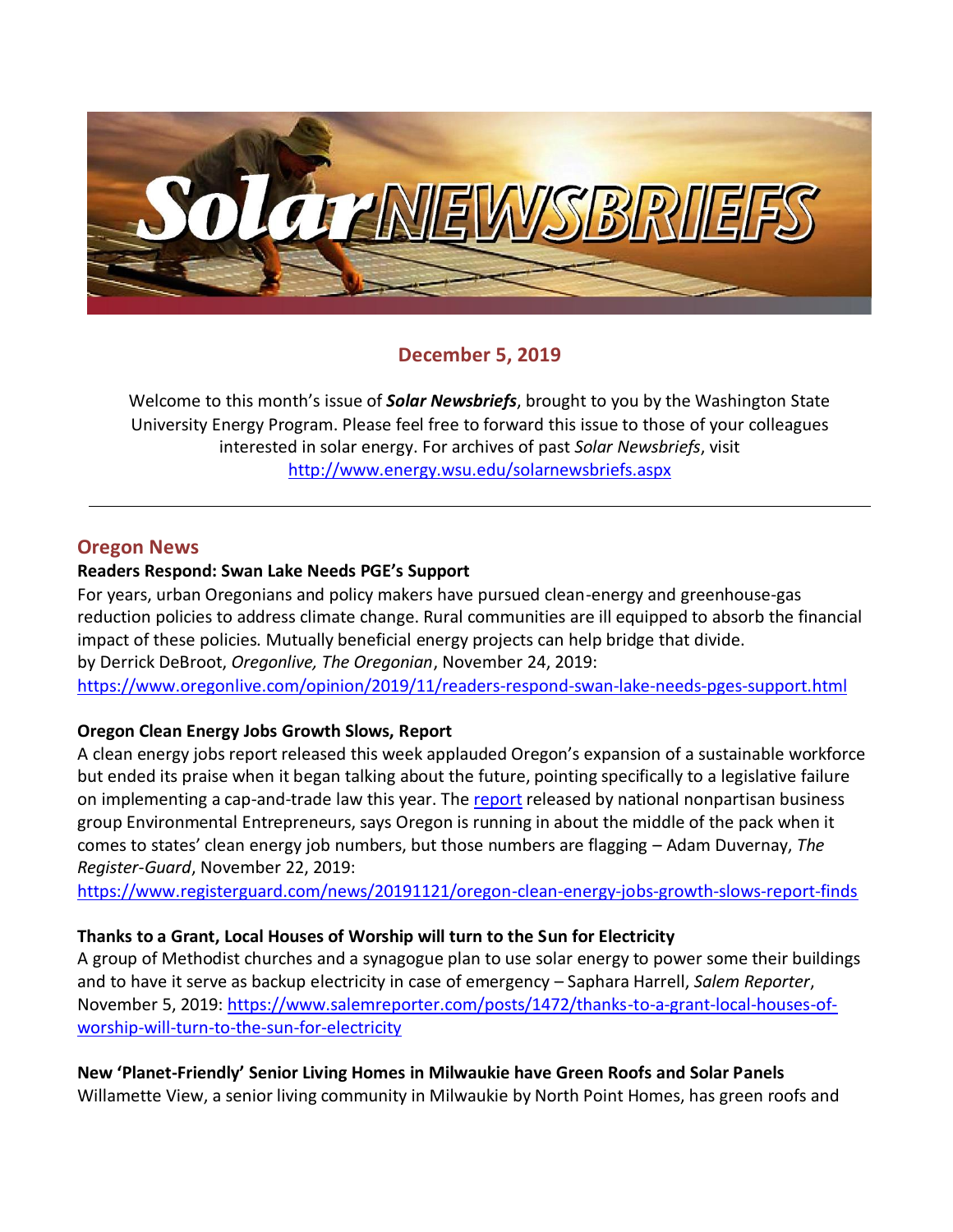rooftop solar. North Pointe was designed by Ankrom Mosian Architects and built by Walsh Construction to be eco friendly. – By Janet Eastman, the *Oregonian/OregonLive*, November 26, 2019: [https://www.oregonlive.com/living/2019/11/new-planet-friendly-senior-living-homes-in-milwaukie](https://www.oregonlive.com/living/2019/11/new-planet-friendly-senior-living-homes-in-milwaukie-have-green-roofs-and-solar-panels.html)[have-green-roofs-and-solar-panels.html](https://www.oregonlive.com/living/2019/11/new-planet-friendly-senior-living-homes-in-milwaukie-have-green-roofs-and-solar-panels.html)

### **Washington News**

## **2019 Residential Solar Builder Project of the Year: City Cabins at Abbott's Alley**

Solar power connotes ideals like freedom, efficiency, conservation and innovation. The 2019 Solar Builder Residential Project of the Year is perhaps the most complete expression of them all – a collection of six live/work residences built so efficiently that they pencil out to be net positive – Chris Crowell, *Solar Builder*, November 12, 2019:

[https://solarbuildermag.com/featured/2019-solar-builder-residential-project-of-the-year-city-cabins-at](https://solarbuildermag.com/featured/2019-solar-builder-residential-project-of-the-year-city-cabins-at-abbotts-alley/)[abbotts-alley/](https://solarbuildermag.com/featured/2019-solar-builder-residential-project-of-the-year-city-cabins-at-abbotts-alley/)

## **Snohomish PUD Recognized as a Smart Energy Provider**

Snohomish County PUD recently earned the Smart Energy Provider (SEP) designation from the American Public Power Association for demonstrating commitment and proficiency in energy efficiency, distributed generation, and environmental initiatives that support a goal of providing low-cost quality, safe and reliable electric service – *My Edmonds News*, November 14, 2019: <https://myedmondsnews.com/2019/11/snohomish-pud-recognized-as-a-smart-energy-provider/>

## **Secretive Energy Startup Backed by Bill Gates Achieves Solar Breakthrough**

A secretive startup backed by Bill Gates has achieved a solar breakthrough aimed at saving the planet. Heliogen, a clean energy company that emerged from stealth mode on Tuesday, said it has discovered a way to use artificial intelligence and a field of mirrors to reflect so much sunlight that it generates extreme heat above 1,000 degrees Celsius – Q13 Fox, November 19, 2019: [https://q13fox.com/2019/11/19/secretive-energy-startup-backed-by-bill-gates-achieves-solar-](https://q13fox.com/2019/11/19/secretive-energy-startup-backed-by-bill-gates-achieves-solar-breakthrough/?fbclid=IwAR2a8bBft2XXuv4llvbKfY8QP-qOX7YD7yWn7u3vKO8U5OvWGdynQoMpSmI)

[breakthrough/?fbclid=IwAR2a8bBft2XXuv4llvbKfY8QP-qOX7YD7yWn7u3vKO8U5OvWGdynQoMpSmI](https://q13fox.com/2019/11/19/secretive-energy-startup-backed-by-bill-gates-achieves-solar-breakthrough/?fbclid=IwAR2a8bBft2XXuv4llvbKfY8QP-qOX7YD7yWn7u3vKO8U5OvWGdynQoMpSmI)

## See also: **This Company Wants to Make Steel and Cement with Solar Power. Here's How**

Many of the industrial processes underpinning modern civilization rely on dirty energy for the simple reason that it's a great source of heat. To make steel, you need to smelt iron ore at 1,100 degrees Celsius (2,012 degrees Fahrenheit); to cook cement, your kiln needs to reach 1,450 degrees C (2,642 degrees F). To form molten glass from silica, the heat must be cranked even higher. Whatever the application, the most efficient way to reach these temperatures is to burn fossil fuels – Maddie Stone, *Grist,* November 26, 2019:

<https://grist.org/article/this-company-wants-to-make-steel-and-cement-with-solar-power-heres-how/>

## **A Solar-Charged Electric Robot Built in Seattle Packs a Unique and Powerful Punch for Life on the Farm**

In a chilly, no-frills warehouse space just south of downtown Seattle, a small startup is at work, like many, on the next big thing. But there's no fancy artwork on the walls or ping-pong table near the nonexistent onsite cafe. There's Georgios Chrysanthakopoulos, the blunt-talking and hard-working founder and CEO of [Directed Machines,](https://directedmachines.com/) formerly known as dCentralized Systems, and his four-person team. And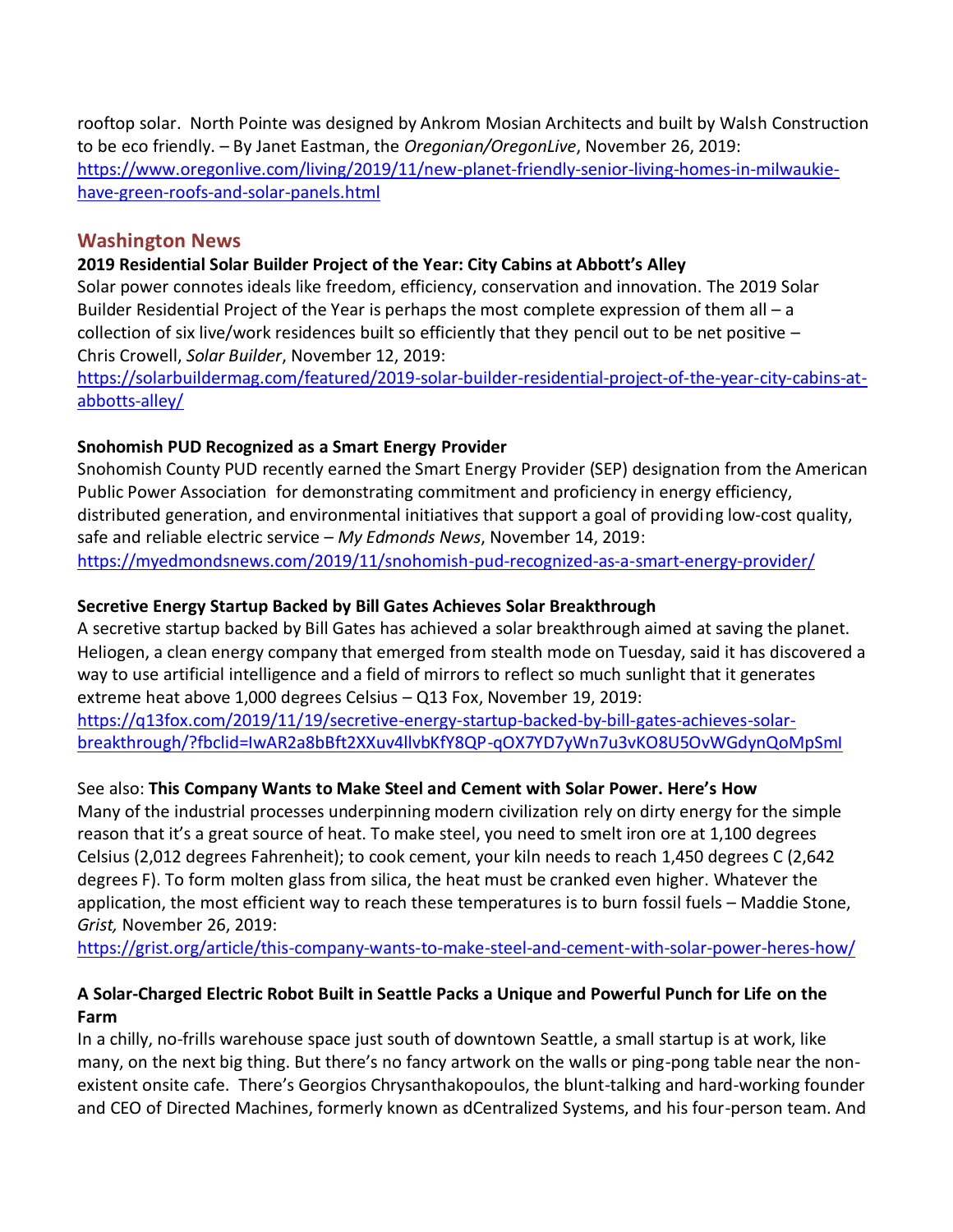there's a new machine – Kurt Schlosser, *GeekWire*, November 21, 2019: [https://www.geekwire.com/2019/solar-charged-electric-robot-built-seattle-packs-unique-powerful](https://www.geekwire.com/2019/solar-charged-electric-robot-built-seattle-packs-unique-powerful-punch-life-farm/)[punch-life-farm/](https://www.geekwire.com/2019/solar-charged-electric-robot-built-seattle-packs-unique-powerful-punch-life-farm/)

### **Affordable and Sustainable? New Homes Prove it's Possible**

The first of its kind, a town home project in Renton's Sunset neighborhood is trying to prove that affordability and sustainability can be interconnected. "For too long, people have framed affordability and sustainability as competing priorities. We simply don't have time for that kind of thinking anymore. We don't have time to wait for either," Homestead Community Land Trust Executive Director Kathleen Hosfeld said – Haley Ausbun, *Renton Reporter*, December 2, 2019:

<http://www.rentonreporter.com/news/affordable-and-sustainable-new-homes-prove-its-possible/>

## **Reports and Case Studies**

## **Resilient Power Project Case Study – [Maycroft Apartments Pepco Resiliency Center](https://www.cleanegroup.org/wp-content/uploads/Maycroft-Case-Study.pdf)**

Jubilee Housing, a leading affordable housing and supportive services provider in Washington D.C., recognized the value resilience would bring to their residents and worked with partners to install solar and battery storage at the Maycroft Apartments complex. The resulting project, "The Resiliency Center powered by Pepco," is the first of its kind in D.C. and demonstrates how solar paired with battery storage can reliably power critical services for affordable housing residents in the event of an outage, while also delivering economic benefits to low-income household – by Marriele Mango, *Clean Energy Group*, November 21, 2019. Download the report and view associated webinar here: <https://www.cleanegroup.org/ceg-resources/resource/maycroft-apartments/>

# **Conferences and Events**

**Oregon Community Solar Program Project Implementation Manual: Webinar, December 19 at noon** Join OSEIA and Coalition for Community Solar Access (CCSA) in a conversation about the most recent updates of Oregon's Community Solar Program. For more information and to register, see: <https://oseia.regfox.com/webinar-oregon-community-solar-program-update-121919>

### **Public Hearing: Oregon Solar + Storage Rebate Program**

The Oregon Department of Energy will hold a public hearing on administrative rules for ODOE's new solar and energy storage rebate program on December 3, 2019 at 1:30 p.m. at ODOE's office (550 Capitol St. NE in Salem). More information, including the draft rules, is available [on our website,](https://www.oregon.gov/energy/Get-Involved/Pages/Solar-Rebate-Program-Rulemaking.aspx) and you can [sign up to receive email notices](https://public.govdelivery.com/accounts/ORDOE/subscriber/new?topic_id=ORDOE_203) about how to get involved. The new rebate program will be up and running in early 2020. For more information: [https://www.oregon.gov/energy/Get-](https://www.oregon.gov/energy/Get-Involved/Pages/Solar-Rebate-Program-Rulemaking.aspx)[Involved/Pages/Solar-Rebate-Program-Rulemaking.aspx](https://www.oregon.gov/energy/Get-Involved/Pages/Solar-Rebate-Program-Rulemaking.aspx) 

## **Community Solar Policy in Washington: a Discussion on Access to Clean Energy, December 18, at 6:00 p.m.**

Join Solar Washington in the Community Hall (Brick Building) at the Phinney Center in Seattle for a forum on community solar policy in Washington: a discussion on access to clean energy. Featuring a legislative proposal from Olympia Community Solar. (The Washington State Legislature will convene for a Regular Session on January 13, 2020.) Additional speakers to be announced. This forum is presented